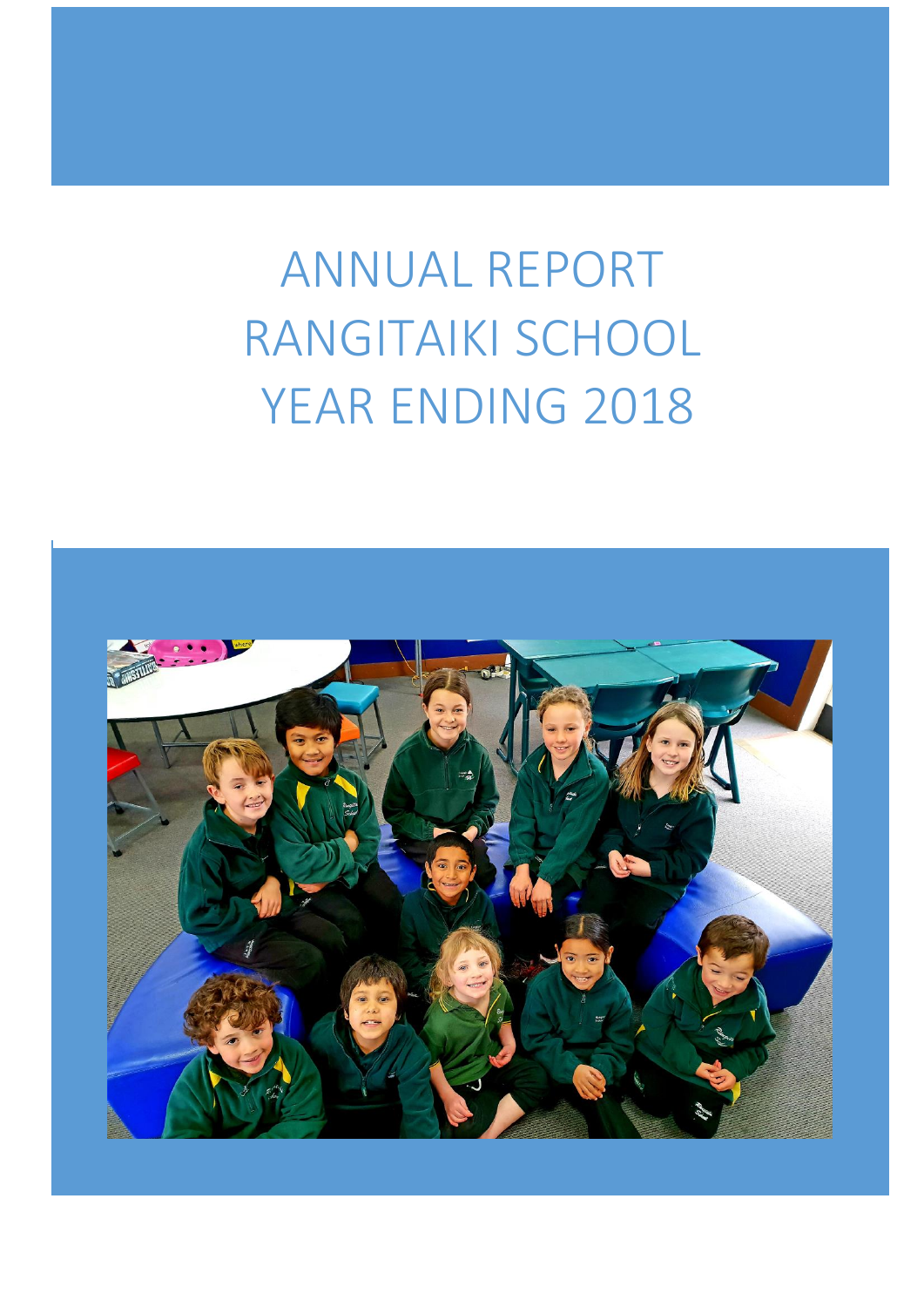## **Annual Report**

## **Rangitaiki Primary School Board of Trustees**

## **Board of Trustee's and Principal Annual Report**

## **Year ending 31 December 2018**

### **GENERAL:**

2018 has been another very successful and rewarding year for the children, staff and people associated with Rangitaiki Primary School. This report is a summary of just some of the key matters and issues that the Board of Trustees has been involved in and able to achieve during 2018.

Due to the dedication of the Board, the professionalism of the staff and excellent support from the school community, we have had a most successful year at Rangitaiki School. This year there has been a continued emphasis on high quality teaching and learning, as well as excellent individual student and school-wide achievement outcomes.

The school has again been able to offer the students a wide range of curricular activities throughout the 2018 school year with a particular focus on providing accessible education to foster life-long learning. We were very focused on making strong connections with Taupo Township and offering our children experiences with other schools and places as well as learning about our own country community.

The Board feel it is important that we help prepare our students for the world they will face in the future and to make them 'lifelong learners", by encouraging them to take a greater responsibility for their own learning.

During 2018 the Board of Trustees included **Christina Bunny, Claire Hall, Andrea Haycock, Amanda Solomann** and **Lorraine Fawkner.**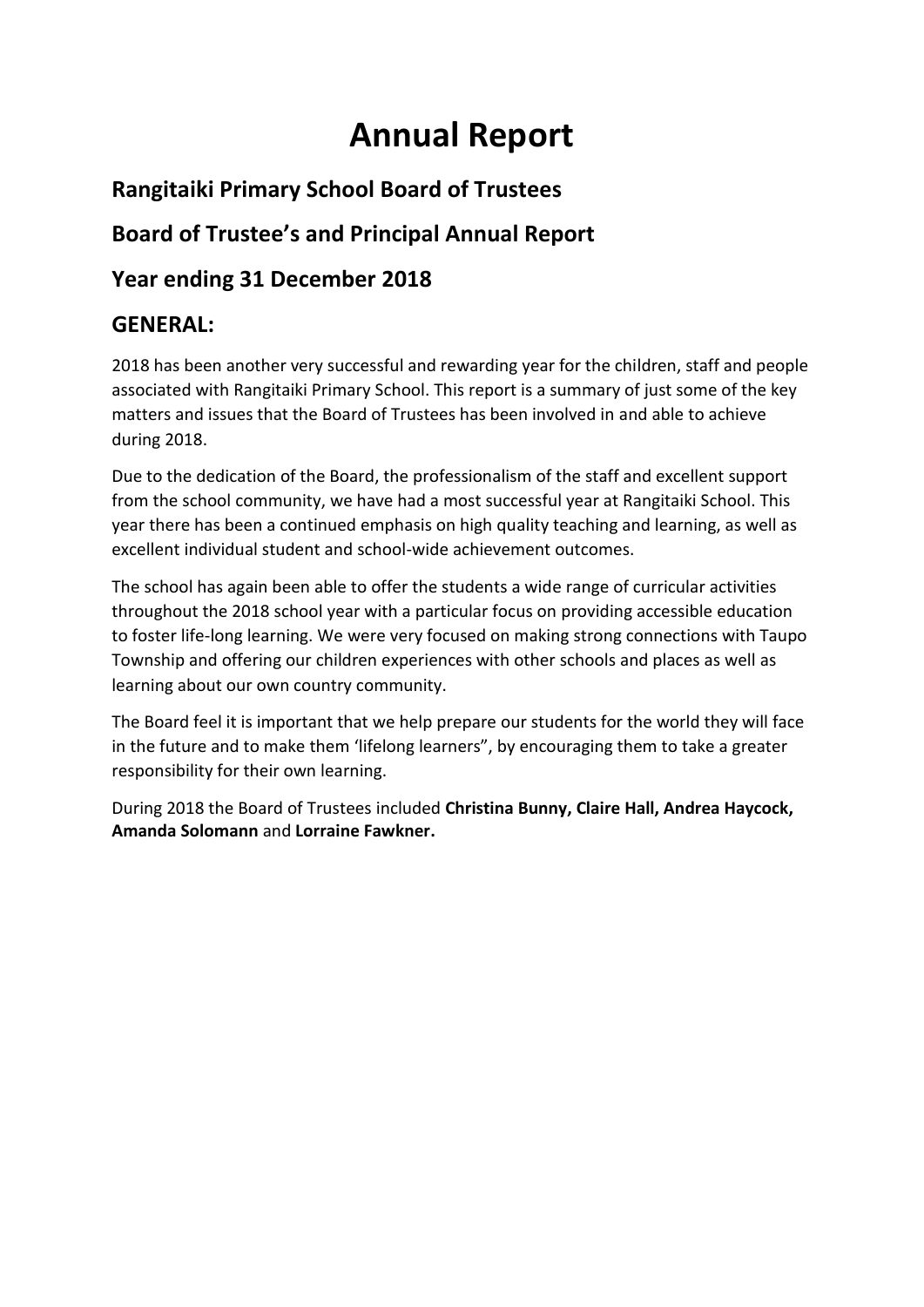## **SUCCESSES:**

\*Our school chicken coop received 2 roosters from Kitch Doctor.

- \* Hatching our first chicken.
- \* Awesome achievement results for reading, writing and mathematics.
- \*Taking part in interschool events.
- \* Teachers and Principal joining local cluster groups for PD. Taupo C.O.L and C.P.P.A
- \* School Facebook page.
- \* School SeeSaw app linking school and home in real time.
- \* Christmas concert.

\*Trillion Trek / Variety Bash came in March and donated lots of goodies to our children as well as having lots of fun.

- \*Visit to Taupo Landfill with Mrs Patterson and Mrs Driver
- \*School Athletics Day and interschool Athletics day.

\*Tea Party for Patsy

- \*Wearable arts fashion parade
- \*Have a go hockey
- \* Matthew Grutas won the AAA award.
- \*Rock n Roll lunch concert
- \*Bike Taupo came to school
- \*Country Garage Sale
- \*Swimming lessons at A.C Baths
- \*Letters to and from Iron men.
- \*Wool Shed container visited our school.
- \*New Blinds installed
- \*Music lessons at school
- \* Started science lessons each week. ( house of science)
- \*Pen friends at Tauhara Primary School
- \*Taupo Cruise Cat trip
- \*Speeches on Native Nz onto youtube
- \*New school Website
- \*Picnic at the Kaimanawa Wall
- \*Interschool Cross country
- \*Started Fish n chip Fridays
- \*End of term concert. Line dancing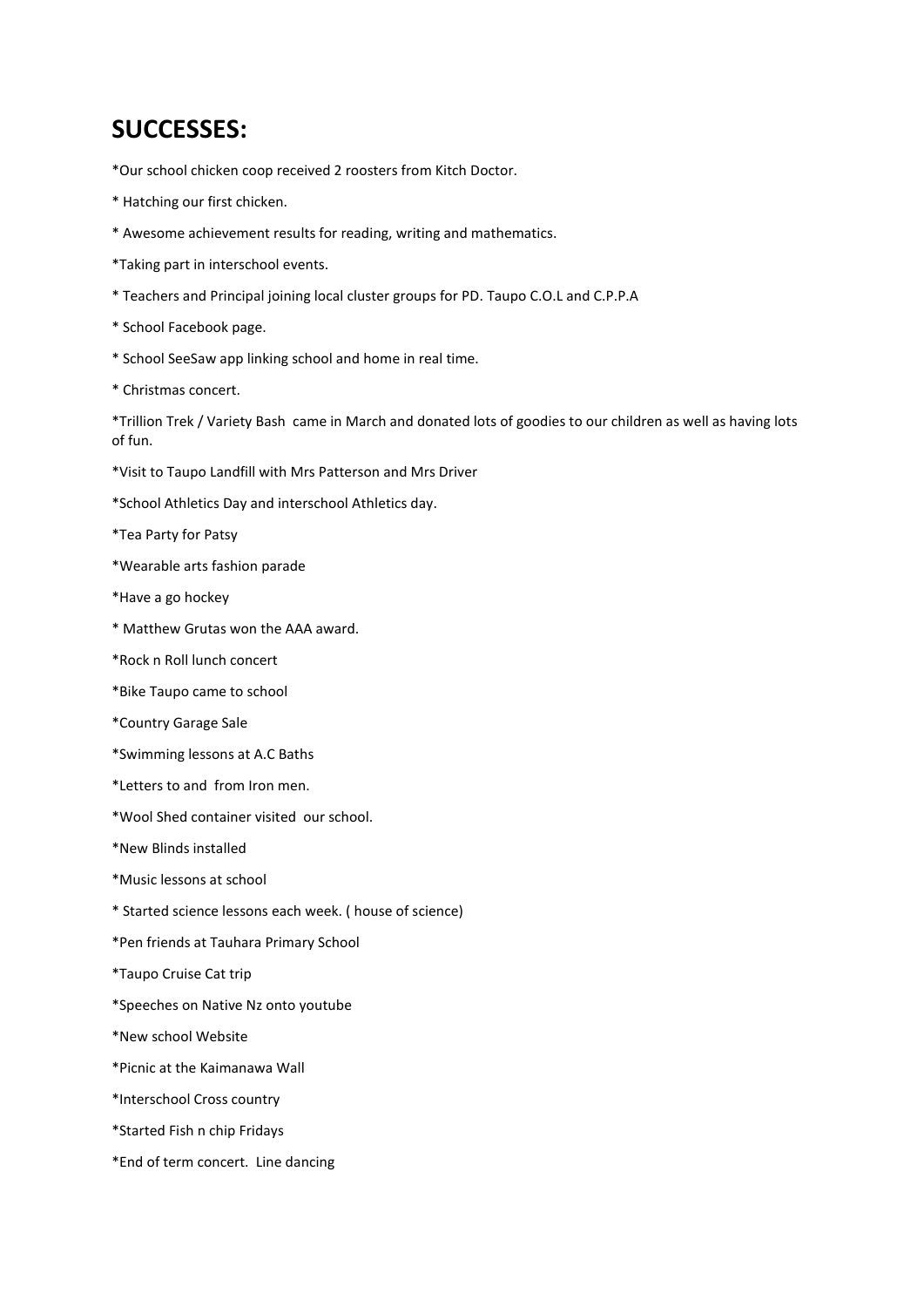\*Triple A day winner Matthew Grutas.

- \*Community picnic at school with family games.
- \*Waiokaka lodge camping trip. –Helisika, Te Mata trust, Ben Hall and our parent helpers.

\*Perching a new ride on mower.

#### **CHALLENGES:**

\*Gypsy day (when farm staff move around) impacts on the school in many ways, roll of school, learning for children, data for ministry, school culture.

\* Our roll in 2018 started with 6 students and ended with 11. During 2018 we had 7 students enrol and 2 leave.

\*Fundraising has been hard this year as we seem to be asking the same people for help or money each time.

\* Involving new families in school activities.

- \* Finding the time/ energy and expertise to apply for funding.
- \* The playgroup again continues to be a challenge.
- \* Finding funding and people to do maintenance jobs. (lawns, gardens, repairs, maintenance)

#### **CURRICULUM:**

Successful teaching and learning programmes were again developed and implemented in all areas of the national curriculum during 2018.

Priority was given to;

**Raise the achievement in Reading for years 0-3** 

**ESOL students to improve in all areas of the curriculum**

**Extend children with technology, art , science and music**

**Give students rich experiences in and outside the school community.** 

**Market the school to build the roll.**

We employed a music teacher, Students attended events in Town, 1x student enrolled in the SPELD programme, iPad grant applied and received for 1x student with WordQ to assist with dyslexia. Writing moderation workshops attend by Andrea. Write that essay programme started with years 3-5. COL target – literacy. New reading books and library books purchased. New reading and literacy games purchased, Andrea won scholarship in grad diploma in Teaching English as an additional language (Passed year one of two year course). Communication plan developed by board. Multi-cultural celebrations with song and dance. Lessons on identity and culture. House of science kits purchased and used weekly with students. Flyers sent to pre-schools.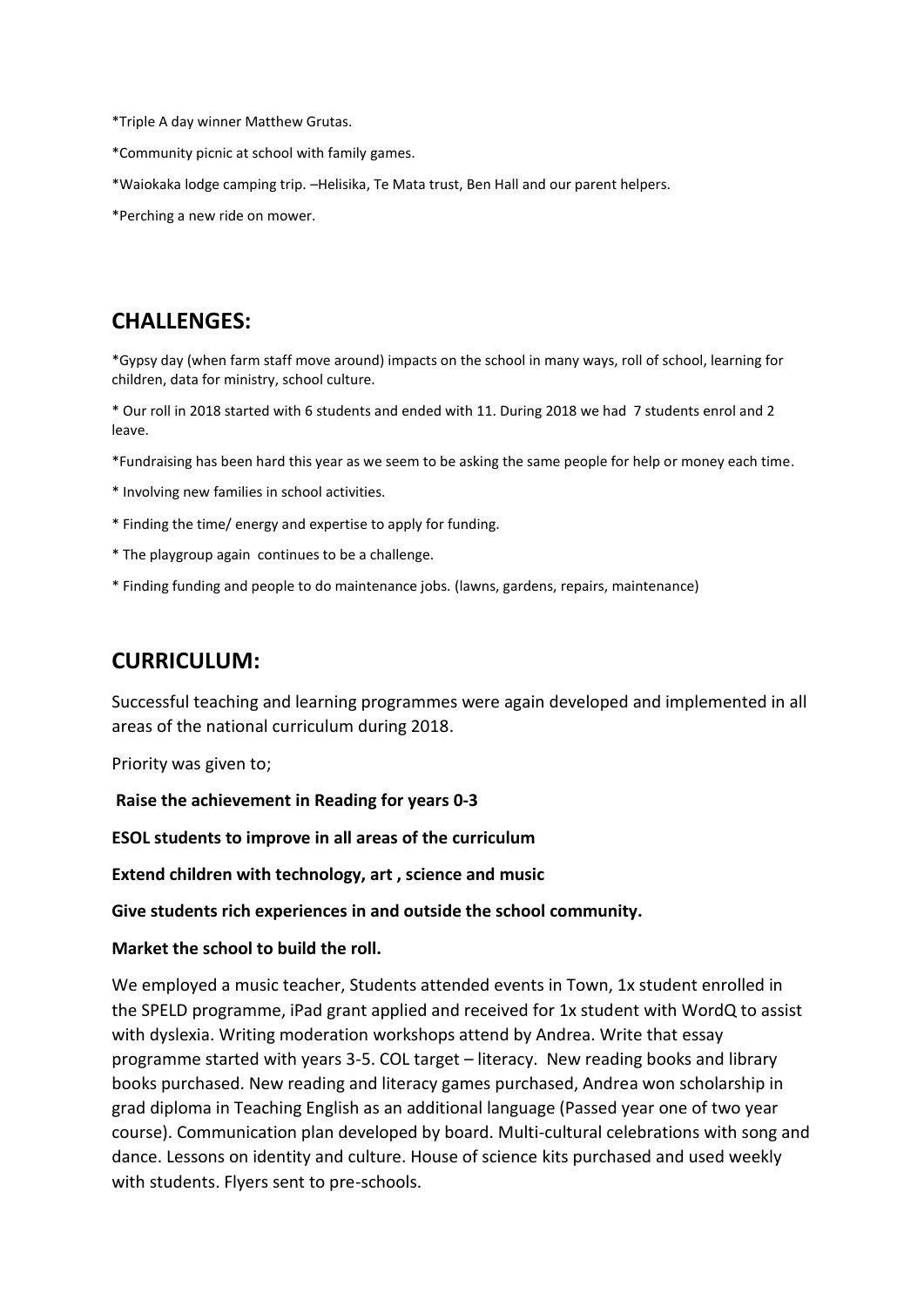Our AT or Above achievement rate at the end of the year was;

Reading – 2017 (50%) At or Above, 2018

#### **Other curriculum results were:**

Writing- 2017 ( 83%) At or Above, 2018

Mathematics – 2017 ( 100 % )At or Above, 2018

Rangitiaki School is part of the Taupo Community of Schools/Learning (CoL) and within its Memorandum of Agreement it, states, "Schools in the CoS/CoL will develop school specific Kawenata agreements with Ngati Tuwharetoa Iwi. These agreements ensure elements of Tuwharetoatanga are alive in local school curriculum". From the submission to become a CoL, it states, "The Community will work together with Tuwharetoa iwi and the Tuwharetoa Education Plan to engage and accelerate achievement for this group and all learners with their parents, family and whānau. We believe that what benefits Māori learners' benefits all learners."

#### **Specific Targets and results for 2017**

#### **Strategic Target 2: Reading**

#### **Strategic Goal:**

To increase the number of 0-3 students achieving in reading

#### **Evaluation:**

New reading books were purchased. A new teacher was employed to work with students that were below.

Next year the focus will be on reading again and also the deeper features of writing.

Andrea has won a scholarship to study teaching English as second language at Waikato University.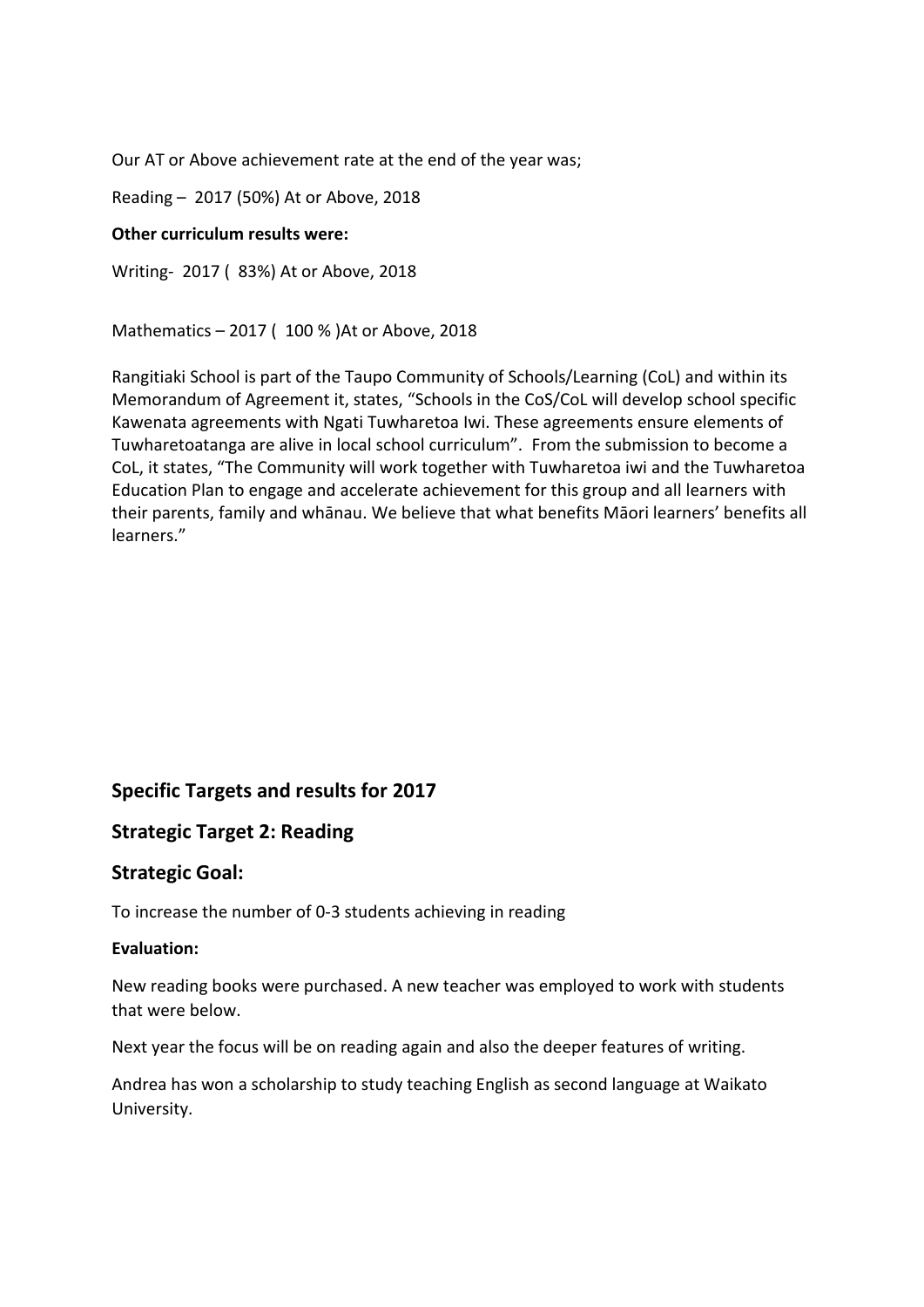#### **Other information**

School planning, assessment and evaluation, as well as reporting to parents and the community, were again well evidenced in 2018

The school Facebook page was developed in 2014 and was actively used by nearly all our parents. In 2016 we implemented the use of the Seesaw app. This app enables students to upload work samples, record messages, take photos and add them to their own journal page on the app for their parents to view and record a comment/ feedback for their child. We have seen all families using the app well and have noticed the children enjoy posting work samples and new learning as well as capturing student voice. We hope to have the entire school community using the app with more focus put on learning objectives and feed back in 2019 as it will replace our learning portfolios. The posts will be linked to learning goals. Objectives will be clearly stated.

We developed our new webpage in 2018 so that newsletters and photos can be viewed threw that media.

Throughout the year a variety of school programmes, events and activities were once again offered for the students, staff and community:

*Parent/ Teacher interviews Principal Conferences – June Principal retreat with Central Plateau Principals association. -June Active roll with Community of Learning. Teacher specialist in Writing with "write that essay" Principal appraisal started and finished in Dec. Swimming AC Baths Playgroup Calendar Art Board of Trustee's training NZSTA Interschool cross country Water day Signed off 10ypp with Opus Planned 5ypp project of outdoor learning environment.*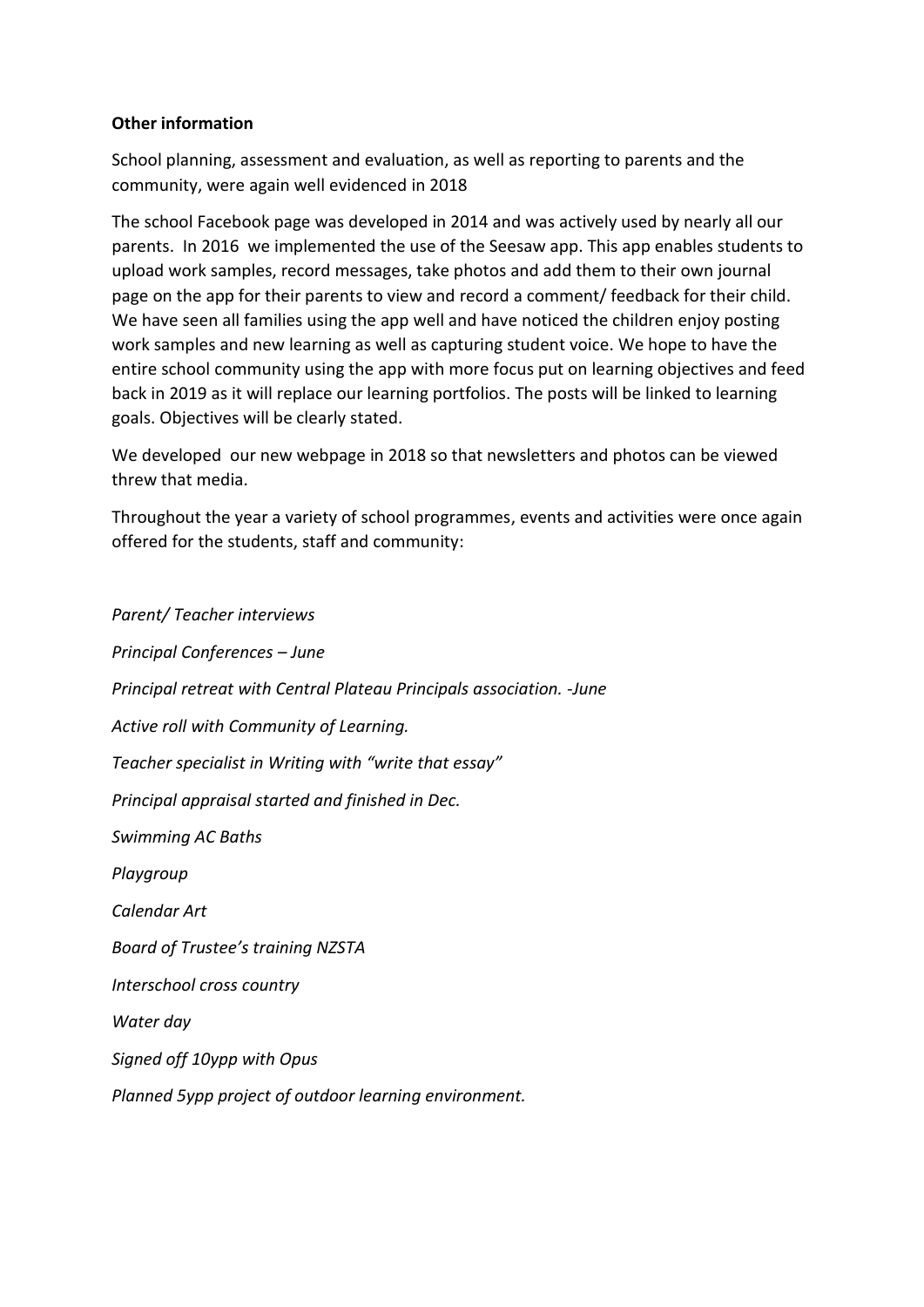#### **Self-Review:**

The School Charter, Strategic Plan and the Annual plan, along with the School goals and targets for 2018 were all written and presented to the Board in March before being sent to the Ministry of Education for ratification. The Principal and staff ensured that the Board was kept abreast of curriculum developments and policy reviews.

The school performance, related to the targets, will form the basis for future school planning and reporting in 2019 and beyond.

The targets relate to the three strategic goals of Literacy, Numeracy and Reading. The School reported regularly to the school community through the Community newsletter.

As part of our Self Review programme during 2018, policies were reviewed and updated throughout the year and we joined up with Schooldocs to make this process easier, manageable and professional.

The major focus for our Self Review Programme for 2019 will be; growing our school and continuing the development of our school Charter to meet the needs of a continually changing school roll. We will stick to our new review schedule to help meet our self- review goals.

The board will continue with Board training offered by NZSTA concentrating on the areas of responsibility, self-review and running successful meetings.

The teaching staff will work on successful ways to document the schools local curriculum to retain the uniqueness of our country school.

Teaching staff will partake in PD to encourage student voice and student lead learning at Rangitaiki School.

The new Seesaw site that we are using for student voice and as an online learning journal for students and families is working well so we continue to promote this in 2019

Students in 2019 will have better knowledge of where they are at in all areas of the curriculum and the pathway to the next stage. This will be evident in their work books and on the Seesaw app.

Teachers will take part in ongoing curriculum review and development. They will take part in professional development in the area of programme development. They will enhance assessment/ moderation processes to make reliable judgements about students' achievement.

#### **Personnel:**

During the 2018 year Rose Patterson was principal release for 1 day per week.

During 2018 we had no difficulty obtaining relieving teachers.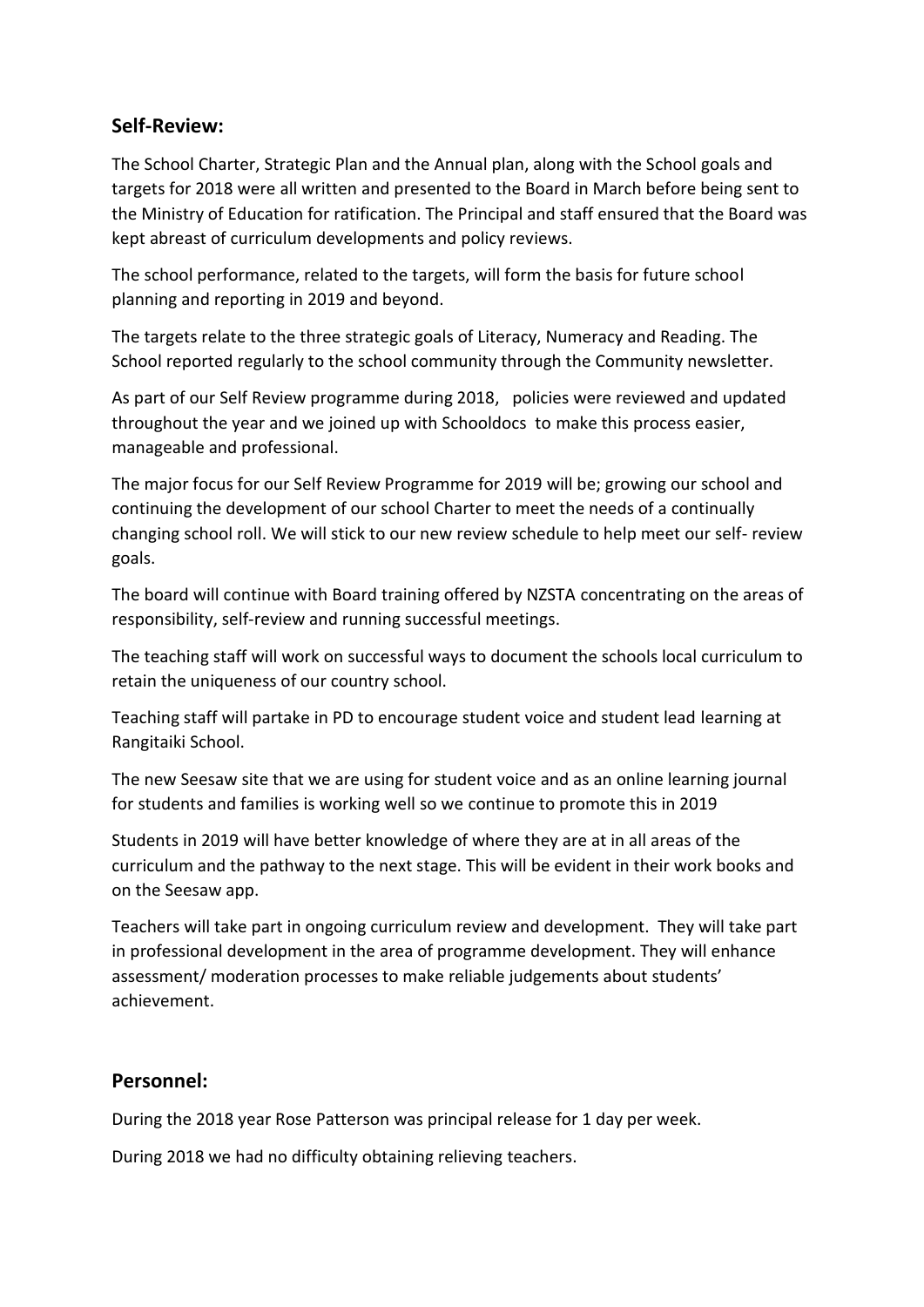We employed several new cleaners in 2018. Muriel and Freedom didn't last very long as circumstances in their life made them have to resign. We currently have Taila cleaning for us an hour a day.

All teaching staff and non-teaching staff were involved in programmes of professional development, attending a number of in-service as well as being involved in a number of in school professional development initiatives.

Our teaching staff are all registered and have annual appraisals.

The school has an EEO policy that is referred to when required.

#### **Finance and Property:**

The annual accounts prepared by Education Services (Napier) Ltd were sent to Owen McLeod for auditing.

Reliable and timely financial reports were presented at each monthly Board of Trustees meetings by Lorraine Fawkner, our financial adviser on the Board of Trustees.

We obtained Network bus funds of \$5552.45

Other donated money this year came from; . Iron Kidz \$300,. Paul O'Hagan \$ 487.60 .

#### TOTAL DONNATED: \$1202.10

We were very lucky to be sponsored a trip into the Waiokaka hut for two nights. This trip was donated by Helisika (two helicopter trips in and out) and The Te Mata trust for the 2 nights in the hut.

Grants that were successful in 2018 were from Southern Trust \$4000. \$814 from REAP for the reading eggs subscription and reading books. Assisted technology \$, CPPA Conference funds \$ , don LE prou \$ , Taupo Rotary Club \$ , for blinds. TOTAL GRANTS \$ 4814.00

The school did its own fundraising during the year and made  $\frac{5}{5}$  55.94 from Pet Day,  $\frac{228}{5}$ from Eggs, \$54.00 Calendar art.

TOTAL FUNDRAISING \$237.94

#### **Kiwisport:**

.

Kiwisport is a Government funding initiative to support student's participation in organised sport. In 2018 the school received total Kiwisport funding of **\$382.55** (excluding GST). The funding was spent on cricket, and athletics tuition.